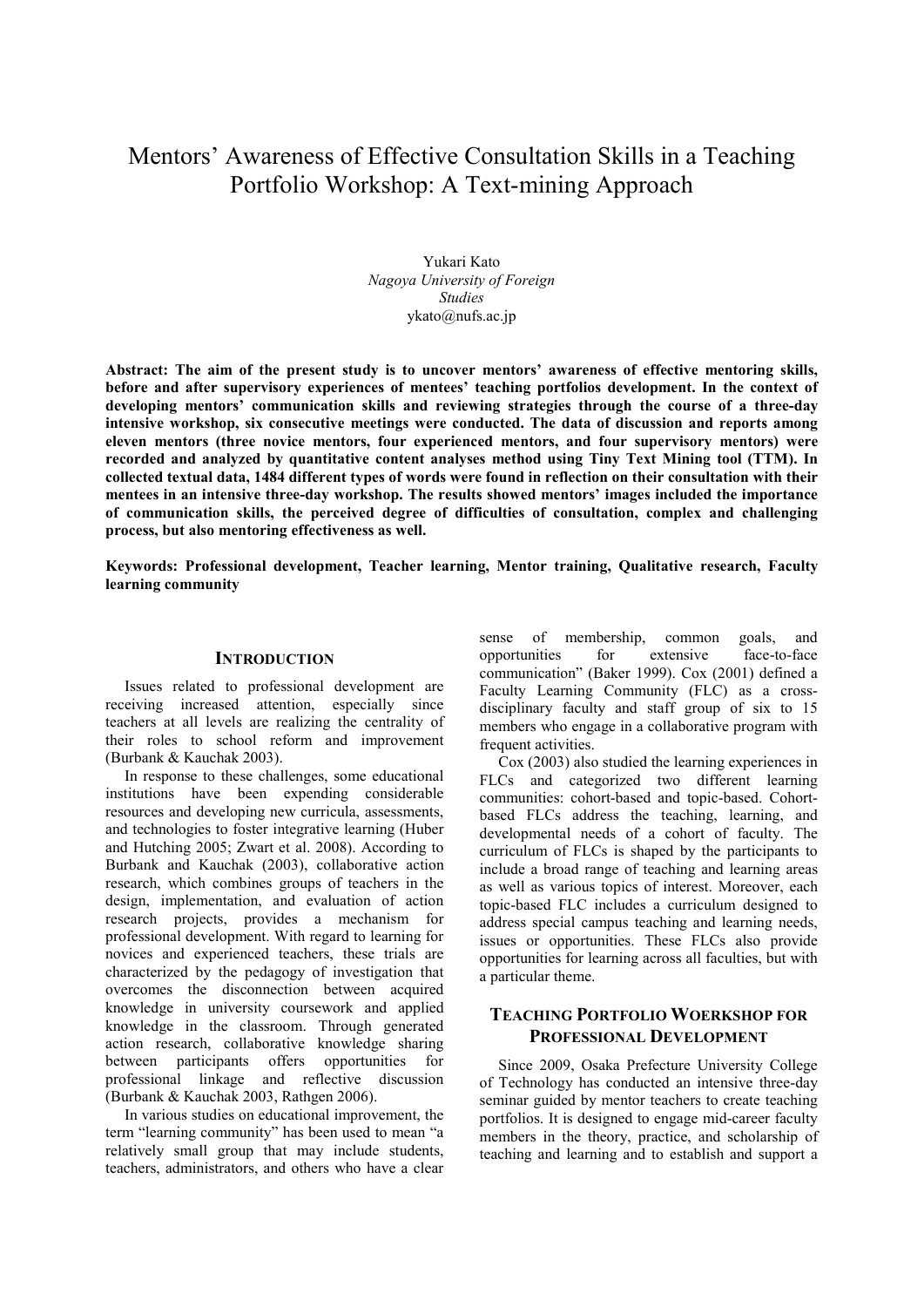faculty community of practice that provides mentorship and leadership in higher education.

Faculty participants enrolled in this seminar reflect on their own teaching practice through the creation of a teaching portfolio. They collaborate with a teaching mentor, and hold one-on-one meetings with their mentors at least twice a day and critically examine and discuss scholarly topics on teaching and learning in their own disciplines. Their mentors also have opportunities to consult with a supervisor who has vast experience in teaching and mentoring different levels of trainees at peer-support "mentor meetings." According to the study conducted by Ramani et al. (2006), some mentees' problems may overstep the boundaries of the usual mentor-mentee relationship and discussion. In such cases, mentors should not be forced to take on roles in which they do not have expertise but should be supported by a network of specialists and other mentors.

These influences on the learning of faculty members are thought to come from three areas: (a) the processes involved in portfolio creation, (b) the mentoring and collaboration that is often associated with the process of portfolio creation, and (c) the feedback given on the completed portfolio (Zeichner & Wray 2001, Wolf 1994).

In this intensive seminar at Osaka Prefecture University College of Technology, the author focused on the second area mentioned above: the mentorship between mentors and mentees and supportive collaboration among mentors. The author also developed a collaborative FLC (Kato 2013, 2014 & 2018) to strength mentorship between mentors and mentees, and to identify the requirements for supporting their professional development.

#### **Mentorship in an intensive workshop**

The most effective method of optimizing faculty development practices is peer mentoring based on real-world practices that may enable faculties to examine their own practices, reflect on their methods, and socialize with mentors.

Peer mentoring activities have been implemented to broaden teachers' ability to take control of their professional lives and create opportunities to publicize their views regarding educational expectations (Clarke & Hollingsworth 2002, Zwart et al.2008).

This working-together approach enables teachers to move from a passive role to a truly collaborative one. To encourage this type of professional collaboration, participants use alternative forms of inquiry, such as conducting peer observations, reporting on their own practices, and making collaborative reflections in the development of teaching portfolios. The empirical evidence on peer mentoring shows that the professional development of teachers can be improved through experimentation,

observation, reflection, exchange of professional ideas, and shared problem solving (Zwart et al. 2008).

Mentoring is often identified as an essential step in achieving career success. In the context of education, it is commonly accepted that a mentor teacher leads, guides, and advises another teacher who is less experienced in a work situation characterized by mutual trust and belief. The emotional and social aspects of the mentoring process must be respected when establishing a mentor program.

Researchers believe that mentoring can be a valuable process in educational reform for novice teachers as well as experienced professionals. Formalizing the mentor role for experienced professionals creates another niche in the career ladder for faculty members and contributes to the professionalism of education (Koki 1997).

Nevertheless, not all mentors recognize the value of the mentoring relationship. Since mentors and educators in specialized areas rarely receive training on the mentoring process, they are often ill-equipped to face challenges when taking on a major mentoring responsibility (Ramani et al. 2006). The actual learning processes of individual faculties that occur as a result of peer mentoring have not been described in detail (Castle 2006, Clarke & Hollingsworth 2002, Zwart et al.2008).

Previous qualitative research conducted by the authors (Kato, Higashida, & Kaneda et al 2018) revealed the following five points:

- Mentors used effective communication techniques in a timely fashion to help their mentees solve their own problems.
- Novice mentors were anxious and hesitated to ask questions or give advice to older mentees due to the imbalance in the relationship between the mentee and mentor.
- Mentors directly experienced various teaching methods, alternative modalities of learning, and styles of teaching and learning that affected students' achievements.
- Mentors shared experiences with their mentees and felt empathy with them because of their experience mentoring.
- Novice mentors benefited from other mentors' actual expertise and management style in peer-mentoring conferences, which offer on-the-job-training for new mentors.

#### **Reserch questions**

The aim of the present study is to investigate mentors' awareness of effective mentoring skills, before and after supervisory experiences of mentees' teaching portfolios development, by comparing the results of previous qualitative research conducted by the authors (Kato, Higashida, & Kaneda et al. 2018).

The main aim of this study is to define how mentors perceive good mentorship and how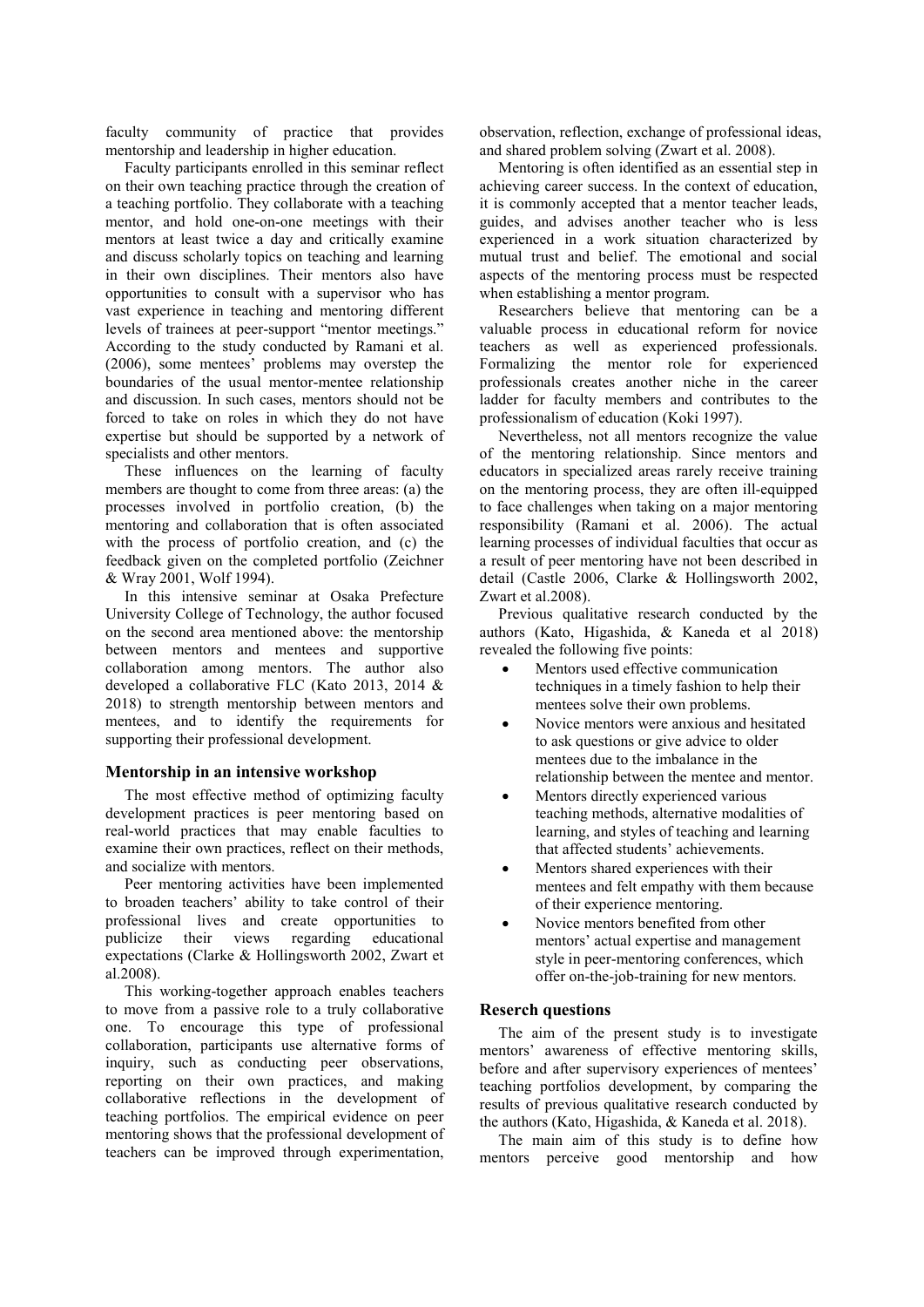mentoring experiences influence mentors' awareness toward communication skills and techniques as good mentors.

Within the scope of this main aim, answers to the following research questions were sought:

1. What did they do in their role as a mentor?

2. What kind of problems and difficulties did they experience during the mentoring?

3. How did they feel about their own development as a professional or a mentor?

4. What did they think about the peer-mentoring conferences after consultation with their mentees?

## **RESERCH DESIGN AND METHODS**

#### **Participants**

Nine mentors and two supervisors participated in this project and were divided into two groups: group A and group B. Table 1 presents the distribution of the participants according to their mentoring experiences, academic backgrounds, and affiliations.

Among the eleven mentors included three novice mentors (D, E, and K) who had never worked with mentees before, three experienced mentors (C, H, I, and J), and four supervisory mentors (A, B, F, and G) who mainly designed this workshop and leaded peermentor conferences .

| Group | Mentor<br>(Age) | Academic<br>Mentoring<br>experience<br>background |              |
|-------|-----------------|---------------------------------------------------|--------------|
| Group | $A^*$           | More than                                         | Chemistry    |
| A     | (Fifties)       | five times                                        |              |
|       | $R^{**}$        | More than                                         | Chemistry    |
|       | (Forties)       | five times                                        |              |
|       |                 | Four times                                        | Mechatronics |
|       | (Forties)       |                                                   |              |
|       |                 | First time                                        | Mechanical   |
|       | (Forties)       |                                                   | Engineering  |
|       | E               | First time                                        | Education    |
|       | Thirties)       |                                                   |              |
| Group | $F^*$           | More than                                         | Educational  |
| B     | (Fifties)       | five times                                        | Technology   |
|       | $G^{**}$        | More than                                         | Mechatronics |
|       | (Fifties)       | five times                                        |              |
|       | H               | More than                                         | Mathematics  |
|       | (Fifties)       | five times                                        |              |
|       | Ī               | More than                                         | Information  |
|       | (Forties)       | five times                                        | Science      |
|       | J               | Three times                                       | Chemistry    |
|       | (Forties)       |                                                   |              |
|       | K               | First time                                        | Chemistry    |
|       | Thirties)       |                                                   |              |

Table 1. Mentors' profiles.

(\* supervisor, \*\* coordinator)

#### **Data Collection**

Each mentor group separately held six mentor meetings and discussed how to support mentees and promote collaborative mentorship for creating teaching portfolios. Two-group discussions were conducted and recorded with the participants' permission. Group A recorded discussions and reports at all six peer-mentor conferences, but group B recorded their discussion only during the final meeting, which was held on August 10, 2016.

In the group discussions, a supervisor acted as a facilitator and encouraged the participants to reflect on their mentoring process and changes before and after the mentoring experience. The interviewers primarily addressed the mentor's perceptions of his or her learning from the mentoring process and asked the mentor to describe the mentoring process.

The author wrote the transcripts of the audiorecorded data after the recording.

#### **Data Analysis**

In the context of developing mentors' communication skills and reviewing strategies through the course of a three-day intensive workshop, the data of the final discussion and reports which was held on August 10, 2016 analyzed by quantitative content analyses method using Tiny Text Mining tool ( Matsumura & Miura 2014).

### **RESULTS**

#### **Extracted words on Mentoring Experiences**

The table 2 showed the number of extracted words of three different groups (novice, experienced, and supervisory). In all, 2434 words were extracted from the data  $(40:58 \text{ min})$  of group A and the data  $(63:25)$ min) of group B. In total, 5027 words were extracted from the transcripts of two final meetings and 1484 different types of words were found in reflection on their consultation with their mentee in an intensive three-day workshop.

| Group            | Num. | Num. of<br>case | <b>Total</b><br>Num. of<br>words | <b>Different</b><br>Num. of<br>words |
|------------------|------|-----------------|----------------------------------|--------------------------------------|
| Novice           | 3    | 55              | 767                              | 292                                  |
| Experi-<br>enced | 4    | 214             | 2434                             | 649                                  |
| Super-<br>visory | 4    | 227             | 1826                             | 543                                  |
| Total            | 11   | 496             | 5027                             | 1484                                 |

Table 2. Number of extracted words.

The table 3 indicated the most frequent words , which appeared among three different groups (novice, experienced, and supervisory).

General verbs such as do be, and say were most frequently counted over three groups. The peculiar nouns that included self, timing, and sharing were appeared on the reports of experienced mentors and supervisors because they could explicitly reflect and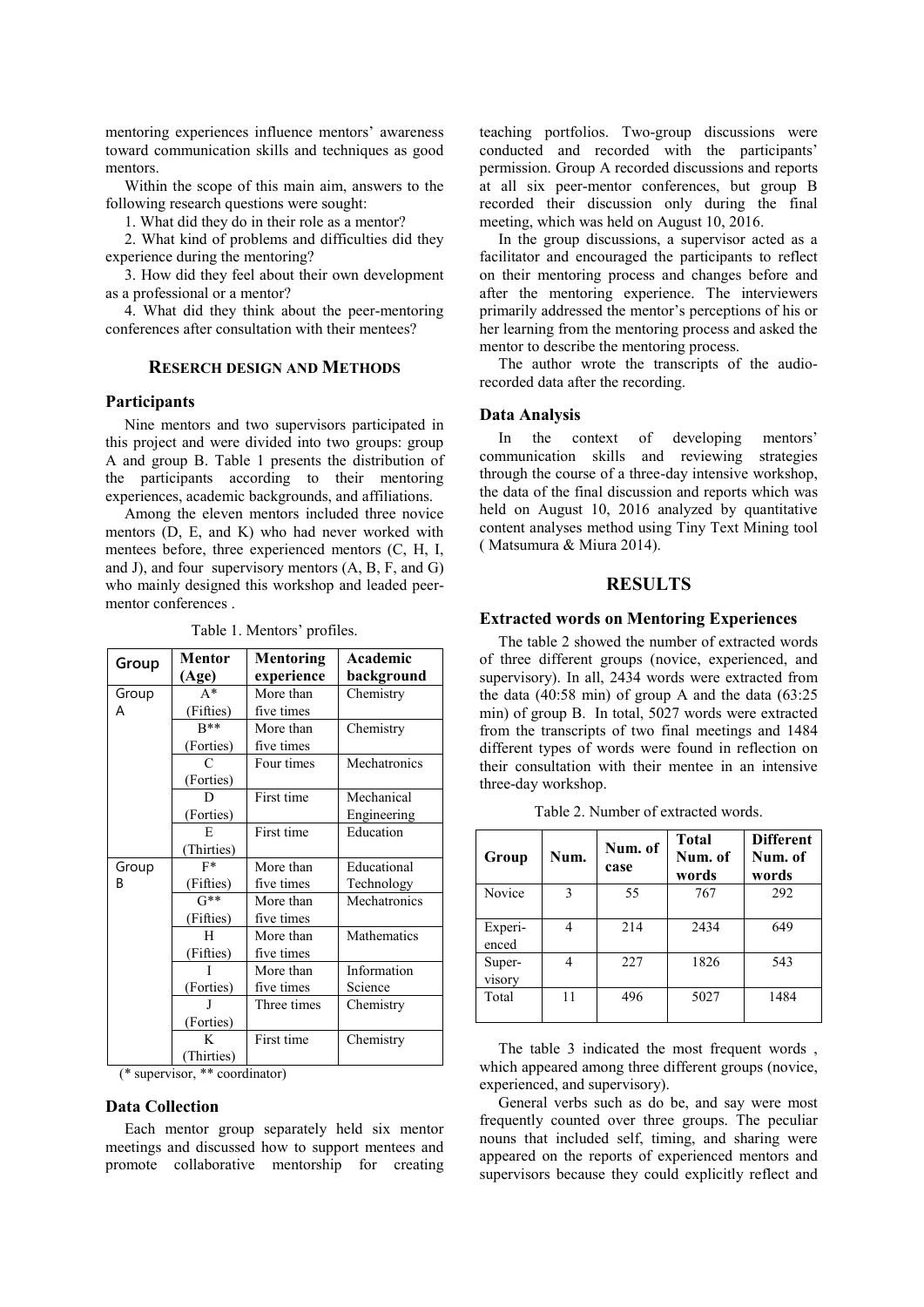explain their difficulties and satisfaction with their mentees during their consultation. Additionally, they frequently asked supervisors' opinion and ideas for effective questions to promote mentees' reflections.

On the other side, novice mentors were apt to hesitate to explain their experience to other mentors and supervisors. They often confessed their worries and troubles about their mentoring style and communication skills.

| Word                              | Nov-           | Expe-   | Super- | <b>Total</b> |
|-----------------------------------|----------------|---------|--------|--------------|
|                                   | ice            | rienced | visory |              |
| する(do)                            | 41             | 134     | 105    | 280          |
| ある(be)                            | 32             | 108     | 84     | 224          |
| 言う(say)                           | 40             | 130     | 53     | 223          |
| 思う(feel)                          | 23             | 82      | 42     | 147          |
| タイミング (timing)                    | 18             | 54      | 35     | 107          |
| 自分(self)                          | 18             | 52      | 28     | 98           |
| それ(it)                            | 16             | 49      | 29     | 94           |
| 共有(share)                         | 9              | 60      | 23     | 92           |
| 私(I)                              | 15             | 51      | 25     | 91           |
| いい(good)                          | 16             | 41      | 31     | 88           |
| やる $(do)$                         | $\overline{4}$ | 42      | 41     | 87           |
| メンター(mentor)                      | 10             | 13      | 56     | 79           |
| 聞ける(can hear)                     | 6              | 44      | 27     | 77           |
| なる(become)                        | 15             | 39      | 18     | 72           |
| 何(what)                           | 8              | 31      | 31     | 70           |
| ない(nothing)                       | 13             | 33      | 17     | 63           |
| すごい(great)                        | $\mathbf 1$    | 26      | 25     | 52           |
| 感じ(feeling)                       | $\overline{c}$ | 38      | 9      | 49           |
| $\lambda$ (person)                | 3              | 29      | 15     | 47           |
| 書〈(write)                         | 8              | 22      | 17     | 47           |
| できる(can do)                       | 10             | 24      | 9      | 43           |
| メンタリング (mentoring)                | 7              | 14      | 21     | 42           |
| 今回(this time)                     | 3              | 15      | 24     | 42           |
| メンティー(mentee)                     | 14             | 10      | 15     | 39           |
| 違う(differ)                        | 0              | 14      | 18     | 32           |
| 先生(teacher)                       | 4              | 24      | 3      | 31           |
| ほんとう(true)                        | 9              | 12      | 10     | 31           |
| 教育理念(education-<br>al philosophy) | 9              | 10      | 12     | 31           |
| 学ぶ(learn)                         | 4              | 19      | 7      | 30           |
| 考える(think)                        | 3              | 13      | 13     | 29           |

Table 3. Most frequent words (top 30) in three groups.

 $\blacksquare$ 

## **Elements of Good mentorship**

The author selected 49 items over 15 appearances in total numbers, and used square Euclidian distance to calculate the distances of elements and link the clusters. She could specify whether she wanted to output the proximity matrix and the predicted cluster membership of the cases. Then, she moved onto Ward's method to maximize the significance of differences between clusters by using SPSS.

As a result, the diagram in Figure 1 was a horizontal hierarchical tree plot, which showed mentors' images toward mentoring experiences in this workshop.

Four clusters included (1) importance of communication skills, (2) mentor excellence, (3) effective mentoring, but also (4) challenging process as well.



Figure 1.Clustering analysis.

| Table 4. Average of four clusters in three groups. |  |  |  |
|----------------------------------------------------|--|--|--|
|                                                    |  |  |  |
|                                                    |  |  |  |

| <b>Clusters</b>      | <b>Novice</b> | Expe-   | Super- |  |
|----------------------|---------------|---------|--------|--|
|                      |               | rienced | visory |  |
| Cluster1:            |               |         |        |  |
| communication skills | 37.7          | 124.0   | 80.7   |  |
| (3 words)            |               |         |        |  |
| Cluster2:            |               |         |        |  |
| mentor excellence    | 12.0          | 45.4    | 32.8   |  |
| $(12 \text{ words})$ |               |         |        |  |
| Cluster3:            |               |         |        |  |
| effective mentoring  | 8.5           | 30.8    | 14.2   |  |
| $(6 \text{ words})$  |               |         |        |  |
| Cluster4:            |               |         |        |  |
| challenging process  | 5.0           | 11.8    | 8.8    |  |
| $(28 \text{ words})$ |               |         |        |  |

A chi-square test for independence was conducted to see whether distributions of categorical variables differ from each another. The result showed there is no significant relationship among variables ( $χ²(6)$ 

 $=2.041$ , n.s.).

Then, it indicated that mentoring experiences did not influence the awareness of effective communication skills for mentors.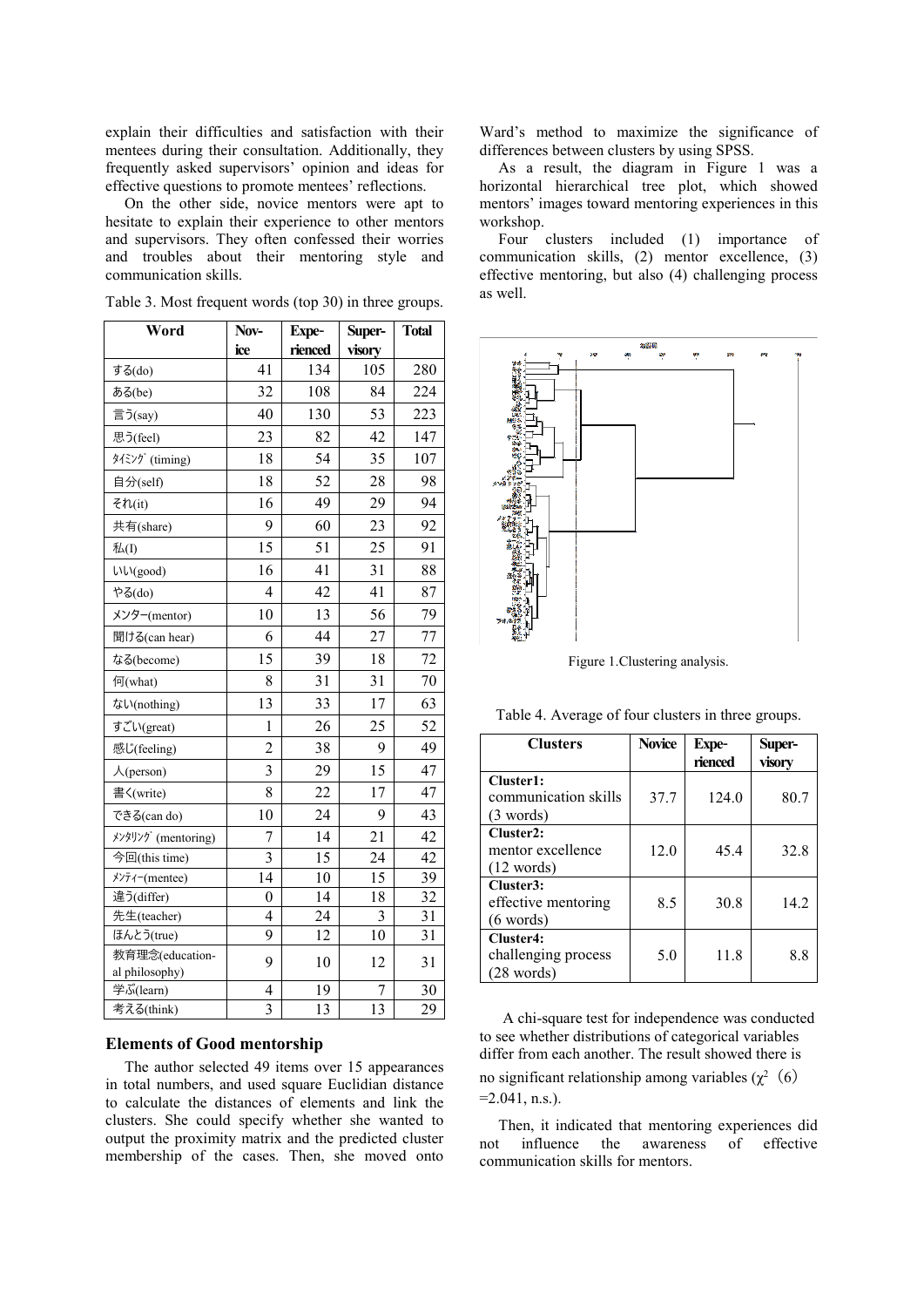#### **DISCUSSION**

This study was designed as qualitative and exploratory, intended to define how mentors perceive mentorship as professional development and how they would evaluate their own mentoring experiences. The author focused how mentoring experiences effects the awareness of effective consultation skills as a mentor. Through a three-day teaching portfolio workshop at Osaka Prefecture University College of Technology, discussions at the final meeting were analyzed using the TTM method and identified the difference among three groups, novice, experienced, and supervisors.

Comparing to the results of the previous research (Kato, Higashida, & Kaneda et al. 2018), the author integrated qualitative data analysis with theoretical coding and quantitative content analysis using TTM method, which proved efficient and valid as theorization from the relatively small-scale data provided by the 11 mentors.

The qualitative content analysis revealed the following two points:

First, with regard to the first research question on the definition of good mentorship, the results of the second and third cluster showed that asking questions in a timely fashion and taking an accepting attitude toward their mentee were effective. Relative to the third cluster [effective mentoring], mentors recognized the importance of helping mentees identify their problems. They concluded that their role as mentors was to help their mentees find new solutions in their practices. This result was corresponded with the previous qualitative research conducted by the author (Kato, Higashida, & Kaneda et al. 2018).

Second, the statistical analysis on four clusters, mentoring experiences did not influence the awareness of effective communication skills and mentoring experiences.

Actually, several mentors, regardless of mentoring experiences reflected their worries and troubles during consultations.

This study was designed to investigate the results of qualitative study conducted by the same author. The results of this quantitative research was corresponded with the previous qualitative research and its findings strengthened the previous insights.

#### **ACKNOWLEDGEMENTS**

This work has been partly supported by Grant-in-Aid for Scientific Research (No. 17K01156).

In-formation about this project can be found online at http://www.katoyukati.net/

#### **REFERENCES**

Baker, P. (1999). Creating learning communities: The

unfinished agenda. In BA Pescosolido & R Aminzade (Eds.), *The social works of higher education*. Thousand Oaks, CA: Pine Forge Press, pp. 95–109.

- Burbank, MD, Kauchak, D. (2003). An alternative model for professional development: investigations into effective collaboration. *Teaching and Teacher Education*, 19(5):499–514.
- Castle, K. (2006). Autonomy through pedagogical research. *Teaching and Teacher Education*, 22, 1094–1103.
- Clark, D. & Hollingsworth, H. (2002). Elaborating a model of teacher professional growth. *Teaching and Teacher Education,* 18, 947–967.
- Cox, MD. (2001). Faculty learning communities: Change agents for transforming institutions into learning organizations. To Improve the Academy, 19:69–93.
- Cox, MD. (2003). Fostering the scholarship of teaching through faculty learning communities. *Journal on. Excellence in College Teaching*.14 (2/3): 161–198
- Kato, Y. (2013) A virtual collaboration for the professional development of Japanese language teachers. *Asia-Pacific Collaborative Education Journal*, 9(1): 53–61
- Kato, Y. (2014) Professional development: fostering integrative knowledge and pedagogy of Japanese language teachers through e-portfolio. *International Journal for Educational Media and Technology,* 8:24–40
- Kato, Y., Higashida, S., Kaneda, T. et al. (2018). Awareness of Mentors in the Peer-Mentoring Conferences, *International Journal for Educational Media and Technology*, 12:41-48.
- Matsumura, M. & Miura, A. (2014). *Text Mining for Humanities and Social Sciences*. Seishin Shobou (in Japanese).
- Ramani, S., Gruppen, L. & Kachur, E. K. (2006). Twelve tips for developing mentors. *Medical Teacher*, 28, 5,404–408.
- Rathgen, E. (2006). In the voice of teachers: The promise and challenge of participating in classroom-based research for teachers' professional learning. *Teaching and Teacher Education*, 22: 580–591.
- Zeichner, K. & Wray, S. (2001). The teaching portfolio in US education programs: what we know and what we need to know. *Teaching and Teacher Education,* 17, 613–621.
- Zwarta, R. C., Wubbelsb, T., Bolhuisc, S., & Bergen, T. C. M (2008). Teacher learning through reciprocal peer coaching: An analysis of activity sequences. *Teaching and Teacher Education*, 24: 982–1002.
- Wolf, K. (1994). Teaching portfolios: capturing the complexity of teaching. In L. Ingvarson, & R. Chadbourne (Eds.), *Valuing teachers work: New directions in teacher appraisal*. Victoria: The